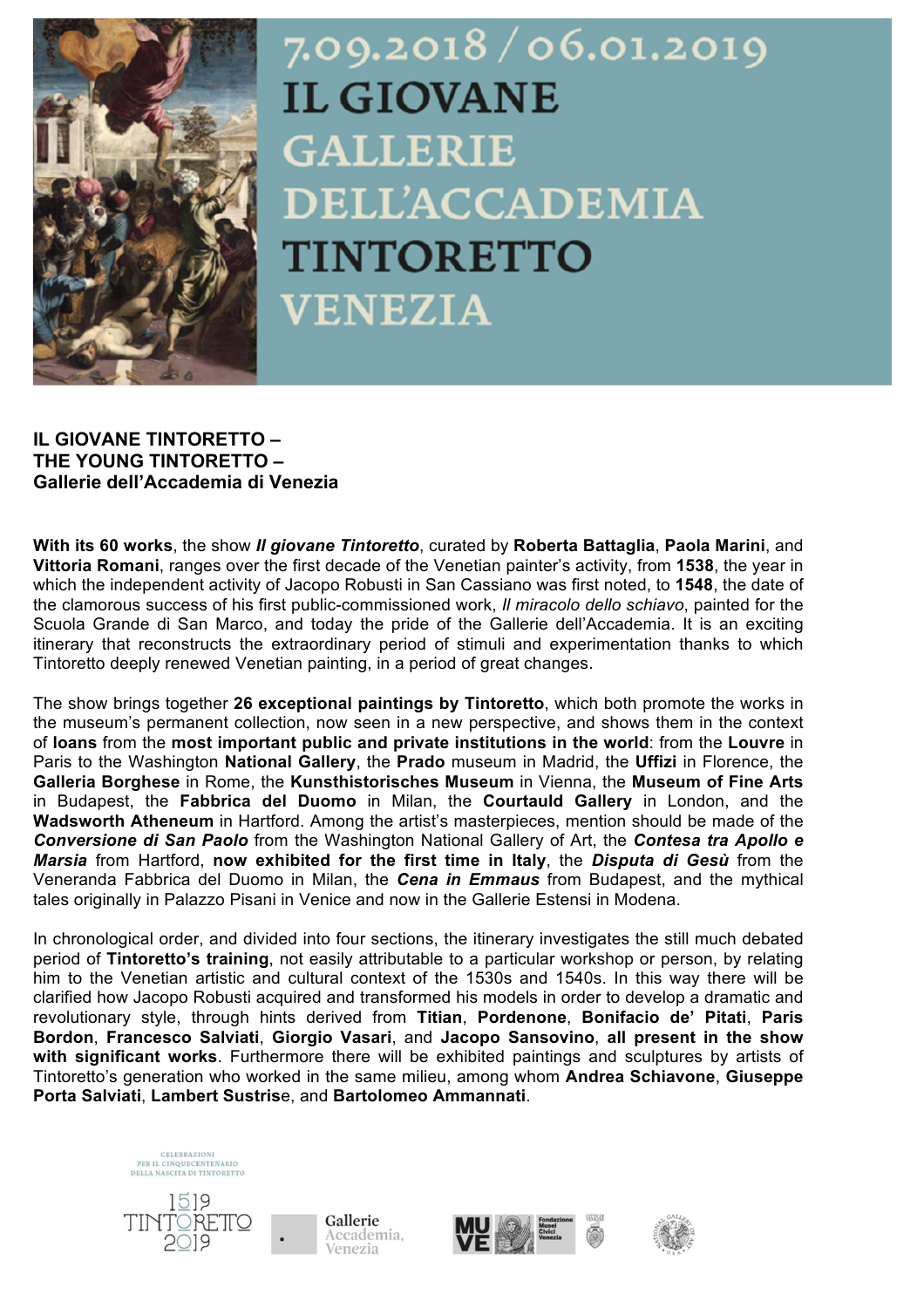The exhibition will be accompanied by an important volume, published by **Marsilio Electa**, with essays by Robert Echolls and Frederick Ilchman, Vittoria Romani, Roberta Battaglia, Paola Marini, Paolo Procaccioli, and Luciano Pezzolo.

www.mostratintoretto.it

Promotion and communications office of the Gallerie dell'Accademia Maria Teresa Dal Bò mariateresa.dalbo@beniculturali.it Tel. 041.5222247

#### **PRESS OFFICE**

Civita Tre Venezie Giovanna Ambrosano ambrosano@civitatrevenezie.it Tel. 041 2725912 / M 338 4546387

Electa Mara Pecci electalibri@mondadori.it

Tel. 02 71046441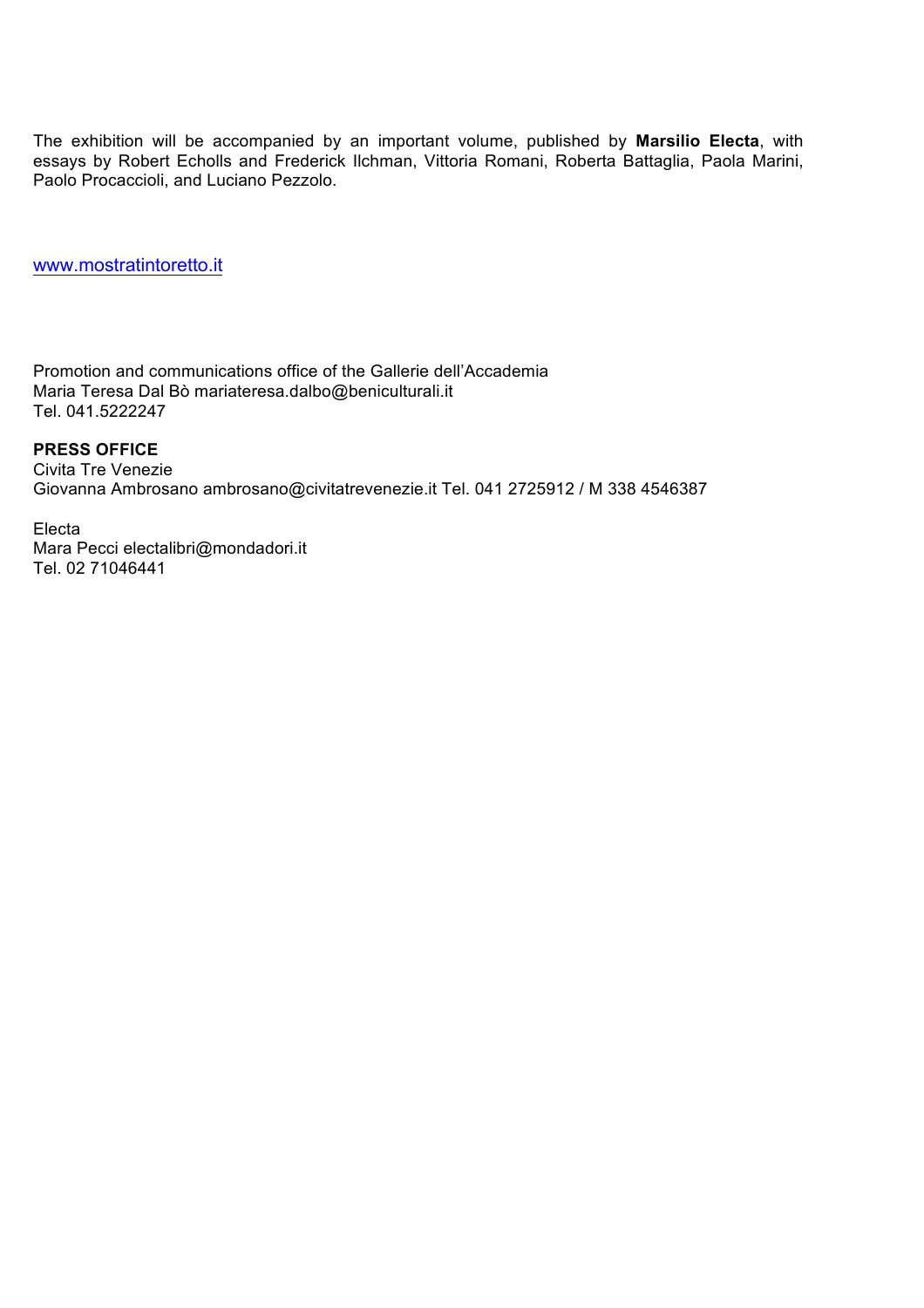## **EXHIBITION ITINERARY**

The exhibition *Il giovane Tintoretto* follows the first decade of the Venetian painter's activity, a period that ranges from 1538, the year in which Tintoretto rented a house and studio in the parish of San Cassiano and began his independent activity, and 1548, the date of the great success of his first important public work, the *Miracolo dello schiavo*, for the Scuola Grande di San Marco and today the pride of the Gallerie dell'Accademia.

The **first section** of the show shows a series of paintings undertaken in Venice during the 1530s in order to reveal the most significant circumstances for contextualising Tintoretto's youth. These were the years when there was also great turmoil in the art world as a result of the policy for relaunching Venice by Doge Andrea Gritti, as well as to the contribution of many outsiders: from the Tuscan sculptor and architect Jacopo Sansovino, who was to give a new look to the city by replacing the local forms of architecture with those derived from antiquity, to the architect from Bologna Sebastiano Serlio who brought to the city an experience developed together with Baldassare Peruzzi in Bologna and Rome, and to the writer Pietro Aretino.

As a result of these new stimuli, the classical colour tradition was destined to undergo a crisis, but this period, still very much alive in the 1530s, is referred to in the show by the presence of the *Cena in Emmaus* by Titian, today in the Louvre; it is an example of a religious painting, made for a private client, that is based on a theme that, about a decade later, Jacopo was to treat in an extremely different way in the painting now in Budapest. Here it is accompanied by works by other artists from the Veneto region who, while touched by other influences, were still mainly influenced by Titian: Bonifacio Veronese, Paris Bordon, and Polidoro da Lanciano.

When selecting the works for this section we also tried to exemplify certain themes and typologies, the very ones that Tintoretto was to treat with great originality and an experimental approach in the following decade. The *Consegna dell'anello al doge* by Paris Bordon, a painter influenced by Titian, dating from about 1533-1535, is an important testimony to the Venetian tradition of narrative canvases, and it is of particular interest because it was painted for the same venue, the Scuola Grande di San Marco, where Tintoretto was to work in the following decade. This was a strong precedent for the importance given to the idea of architecture and for its particular spatial construction and the staging, all of which the young artist would have to deal with.

The *Giudizio di Salomone* by Bonifacio Veronese, painted to decorate the financial magistrates' room in Palazzo dei Camerlenghi and dated 1533, shows another aspect of narrative canvases for public viewing: the relationship between the narrative scene and the setting (a terrace with a checkerboard floor, and two figures who close off the scene at the sides), and it testifies to the influence of Raphael in Venice in the 1530s, the result of prints and drawings and of mentions in such texts as those of Vitellio Grimani.

Titian-like models, even when interpreted through a Raphaelesque decorative design, are also notable in the *Sacra Conversazione* by Polidoro da Lanciano (the end of the 1530s), chosen to represent a genre that had a great success in Venice in the early decades of the sixteenth century, and with which the novice Tintoretto competed in his first dated work, the Molin *Sacra Conversazione* (private collection), 1540.

Another artist who brought new dynamic examples and proposals of innovative dramatic power to Venetian painting in the 1530s was Pordenone, from the Fruili region; he was present on the Venetian scene with a certain continuity from 1527, and was often in competition with Titian for the same commissions. He is represented here by the doors of the large wardrobe of San Rocco depicting *Santi Martino e Cristoforo*: the Michelangelesque gigantism of these saints, their amazing sculptural strength and unusual energy, the views highlighted, and the contrived spatiality are all aspects that must have made a great impression on the young Tintoretto. They show well just how provocative must have been Pordenone's solutions in Venice, the expressions of a firsthand knowledge of Michelangelo. Mainly a figure painter – as Tintoretto was also to be – with a dynamic and monumental emphasis, he was recognised in the written sources as one of the painters most receptive to Michelangelesque culture, inasmuch as he admired the "greatness and divinity of the drawing" of the great Tuscan artist, and he was at once a certain reference point for Jacopo.

Pordenone's central role for offering strong stimuli to the generation of artists who were coming to maturity in Venice in the 1530s can be intuited in *Caino e Abele* (now in the Galleria Palatina in Florence) by the Dalmatian artist Andrea Schiavone; this shows how the new interest in the human figure, influenced by Pordenone's graphic repertoire, is placed within a clearly Giorgione-influenced landscape.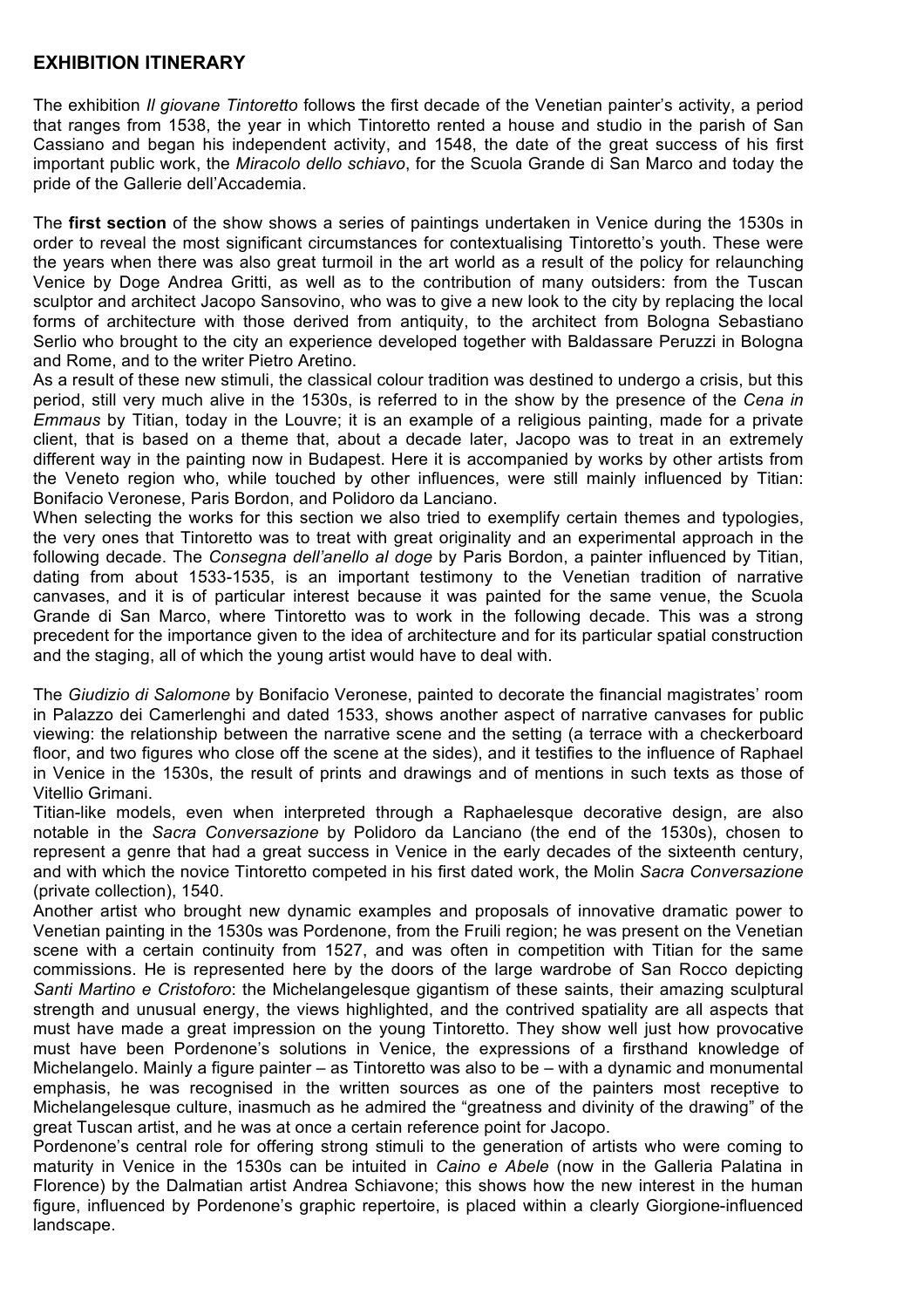## **The second section**

The arrival in Venice between 1539 and 1541 of such artists educated in the taste of central Italy and the manner influenced by Pope Clement as Francesco Salviati , who came to Venice, where he was to settle, with his pupil Giuseppe Porta, and Giorgio Vasari, was a fundamental moment of confrontation between the Venetian figurative tradition, based on an adherence to reality captured in its atmospheric and luminous values, and this different artistic tradition, one characterised by an intellectual approach, linear abstraction, and sophisticated elegance.

In dealing with both traditional devotional themes, such as in the small altarpiece in Santa Cristina della Fondazza by Francesco Salviati, and those of such Christian histories as the *Resurrezione di Lazzaro* by Porta, these artists left a testimony to the lesson of a precious and highly decorative style. The allegories of Vasari's ceiling-painting for Ca' Corner Spinelli show a new way of laying out the figures in two-dimensions.

The presence of the central part of the ceiling in the school of San Giovanni Evangelista, *San Giovanni a Patmos* (National Gallery of Art, Washington), shows how this flood of new stimuli also upset Titian's Renaissance vision: his usual scaling back in depth of the planes, typical of his works from the preceding decade, has now been replaced by the forms advancing to the foreground, marked by complex formal connections and heightened by the vastness of the atmospheric space at the saint's back.

The spread of Mannerist forms and stylistic features also came about as a result of the engravings by the officina libraria Marcolini. In the sophisticated formal repertoire of the engravings (in part referable to Francesco Salviati, Andrea Sustris and, as has been said, by Schiavone too) that illustrate *Le Sorti intitolate Giardino di Pensieri*, scholars have recognised an important collection of Mannerist types, as also in the *Vita di Santa Caterina Vergine* by Pietro Aretino that contains two woodcuts that are surprising for the exceptionality of their drawing, the elegance of the graphics, and the compositional and stylistic characteristics that are extraneous to the Venetian context.

#### **The third section**

In this section are brought together some ten works made by Tintoretto between the end of the 1530s and the first half of the 1540s. They come from important foreign institutions and, in a couple of cases, from private collections. The arrangement of the paintings attempts to take into account the artist's stylistic development in this period, one where the connection between the works is to be found in the continuous experimentation by the artist who, starting from various works, redeveloped and transformed them with great expressive impetuousness.

This argument starts with the surreal and fantastic atmosphere of the large-scale canvas, the *Conversazione di San Paolo*, now in Washington, characterised by brilliant colour, elegant Parmigianino-like stylistic features, and flowing and loose brushwork. It is shown next to a copy of the famous canvas, the *Battaglia di Spoleto*, created for Palazzo Ducale by Titian but destroyed in a fire, which indicates how much this illustrious precedent counted for the *Conversazione*'s great impetuousness and its setting of a precise meteorological moment. Instead, the sculptural grouping refers back once again to Pordenone.

The *Sacra Conversazione* painted for the Venetian Molin family in 1540, today in a private collection in America, is the artist's first dated work. It reuses the traditional Venetian scheme of the Holy Conversation but reinvents it by dramatising it through the compression of forms and a new dynamism. By now he had come into contact with Tuscan-Roman Mannerist culture and this is seen in the rarefied cadence of the rhythm and the bright and abstract colour range.

The octagons with mythological stories for the ceiling of Palazzo Pisani in San Paternian, today in the Galleria Estense in Modena, was made on the commission of the great intellectual Vettore Pisani; it is atypical with respect to Venetian tradition and certainly derives from a mixture of Vasari-inspired ideas and a culture inspired by Giulio Romano and Pordenone: this can be the only explanation of the way of bringing the figures to the foreground and of linking them together with a network of interwoven lines. The basic culture now began to be filtered through a Mannerist mentality.

The ceiling with *Apollo e Marsia* from Hartford, originally painted, together with an *Argo e Mercurio* now lost, for the bedroom of Aretino, shows how the painter had now become part of a group of highly placed collectors. This was at the beginning of 1545, as is confirmed by a letter written by Aretino himself.

The Budapest *Cena in Emmaus* redevelops and transforms the traditional Titian-Bonifacio scheme with spatial exaggeration and a dynamic sense: the position of the corner of the table, with the fold of the tablecloth and the bread underlining its eccentric position, the space crowded with figures who are agitated by centrifugal movements with respect to Christ (the keystone of the composition), and the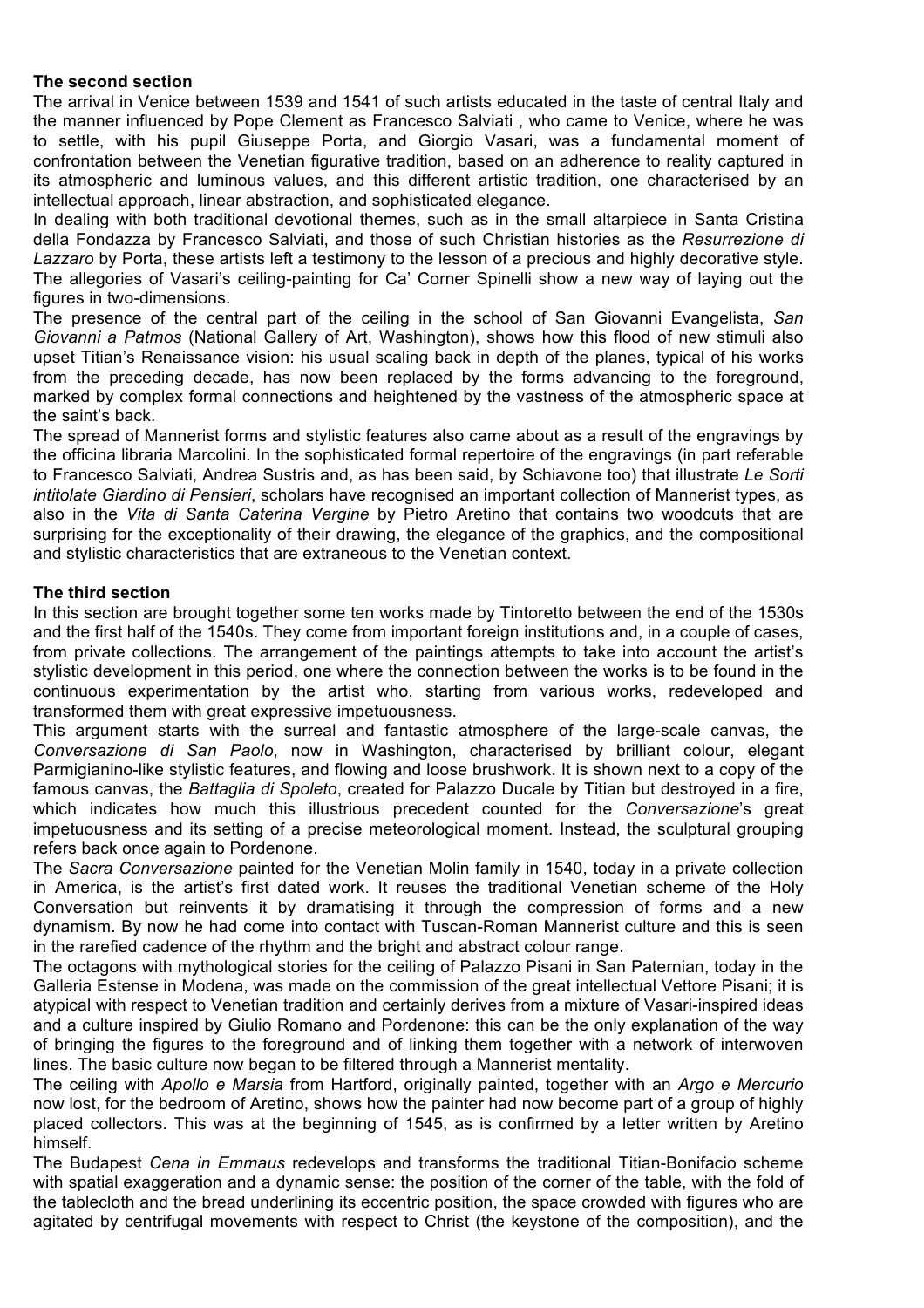rods of the two apostles crossing the space diagonally, are all data that testify to how the Venetian tradition was by now filtered through a Mannerist lens.

The room is rounded off by the Milan *Cristo tra I dottori*, an extremely fascinating work where an interest in an architectural spatial layout of a traditional kind is suggested, yet at the same time eluded, by the strong acceleration with which the figures are, so to say, sucked into a bottleneck: all this is found together with a new monumental dimension and a more flowing narrative verve, all undertaken with a looser painting.

Here there is also illustrated the production of painted panels for chests of drawers and furniture, a niche market widespread in Venice at the time (Bonifacio Veronese, Paris Bordon, and Schiavone). According to Ridolfi (1648), as a young man Tintoretto painted furniture for the artisans whose workshops were in Piazza San Marco. The favourite themes were erotic narratives taken from classical mythology or tragic and terrible episodes from the Bible, all undertaken with a loose and free handling. There are here two small panels from Vienna and one, *Ester davanti ad Assuero*, from the Courtauld Gallery in London.

#### **The fourth section**

In the years immediately after 1545 Tintoretto was employed in the creation of large-scale canvases, often with a horizontal form, and based on sacred subjects. These are paintings of a notable involvement and that are characterised by a wide-ranging narrative and a more dramatic impulse. In just a few years (1546-48) there was a flood of works that testify to the painter's uncontainable need to experiment with new languages, together with an artistic development so rapid as to have no comparisons.

A fundamental point in a reconstruction of these years is offered by the San Marcuolo *Ultima Cena*, dated August 1547. The theme is treated in an agitated manner and the accent is placed on the intensity of expression and the action of the people, and all related together through the dynamic links between contrasted poses, twisting, and brusque and repeated gestures.

In this room an extraordinary and unrepeatable scenography will be mounted thanks to the juxtaposition of this painting to another two works on the same subject made in Venice in the same period: the *Ultima Cena* by Porta Salviati, painted for the refectory of Santo Spirito in Isola, today in the Salute, and the *Ultima Cena* by Jacopo Bassano (1548) from the Galleria Borghese. What is made clear is the continuous game of allusions between the two, and how Tintoretto, aiming at rivalling the other artists, created a figurative solution of great originality where the excited syntax and the wholly Mannerist formal tension of the people are contemplated with a new power of observation of facts taken from real life, as can be seen in the still-life and the previously unseen frenzied portraiture.

The presence of two examples of the early portraiture of Tintoretto in this room – *Ritratto di gentiluomo*, Stuttgart, and *Ritratto di Nicolò Doria*, private collection – is a reminder of how working as a portraitist came about early in the artist's career. Even though modelled on the example of Titian, his sitters do not have the noble dignity or the interior serenity typical of the older artist but, instead, by emerging from the shadows they seem to interrogate and demand a discussion with the viewer.

The conclusion of the itinerary is marked by the *Miracolo dello schiavo* (1548), a work that was to definitively seal the public renown of Tintoretto.